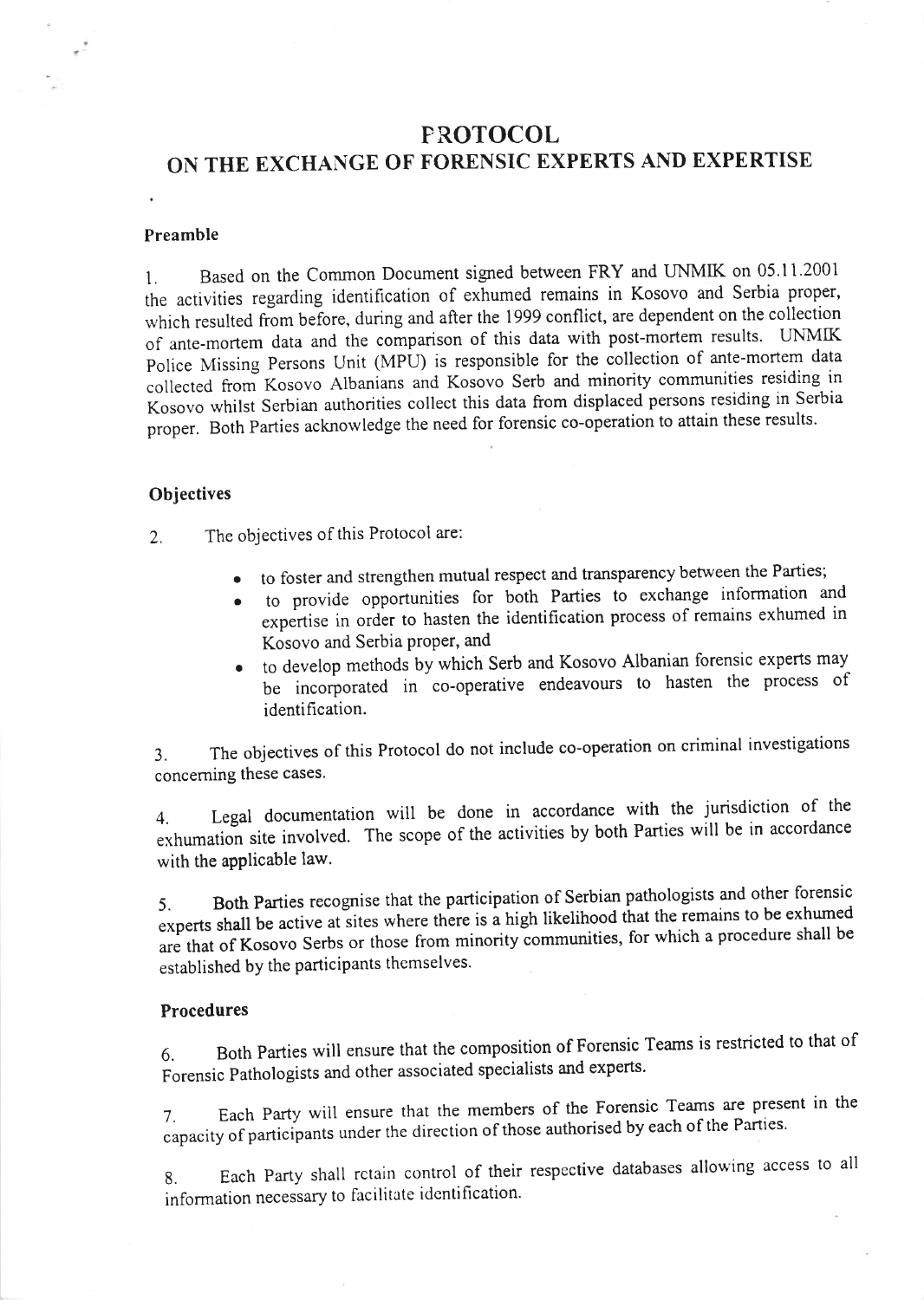9. Both Parties agree on the establishment of a Work Plan for the exchange and comparison of ante-mortem and post-mortem data on all relevant cases focussing on four  $phases$  - identification, acceptance by family members, finalisation of all relevant documentation and the cross administrative boundary repatriation of identified remains in accordance with agreed procedures.

10. Each Party will be responsible for its own expenses with regards to salaries, accommodation and transportation.

<sup>I</sup>L Each Party will facilitate the entry of the Other Parfy by providing such assistance as necessary with administrative boundary formalities, according to established procedures.

12. Each Party will be responsible, as the Host Party, for security and the fulfilment of all legal requirements for the activities undertaken eg permission from the relevant courts etc.

13. Each Partywill, as far as possible, facilitate the acceptance by family members of the results of the identification process as jointly confirmed by both Parties.

# **Reciprocity**

14. Each Party will accord to the Other the same opportunities under this Protocol.

Confidentiality

15. Both Parties will respect the need for security of information to ensure that the sites are not interfered with and that civil unrest is not fermented by the visits.

## **Publicity**

16. Both Parties will inform their constituents in the most appropriate public manner AFTER each visit. Special efforts will be made to ensure the results of these visits will be accurately transmitted, refraining from politicising the issue or contributing to the spread of further disinformation.

## Changes to the Protocol

.

17. Each Party can request, in writing, of the Other Party changes to be made to this Protocol, which shall be undertaken only on the basis of mutual agreement.

# Duration

1g. This protocol shall take effect from the day of signing. It should be reviewed by the Parties at 12 monthly intervals or at other times as Article 17 is invoked

19. The present Protocol shatl be signed in two copies, English and Serbian' The English text of this protocol shall alone be authentic and shall prevail in the event of any inconsistency between the English and Serbian texts.

20. In this Protocol, the term "Serbia proper" shall mean the territory of the Republic of Serbia outside Kosovo.